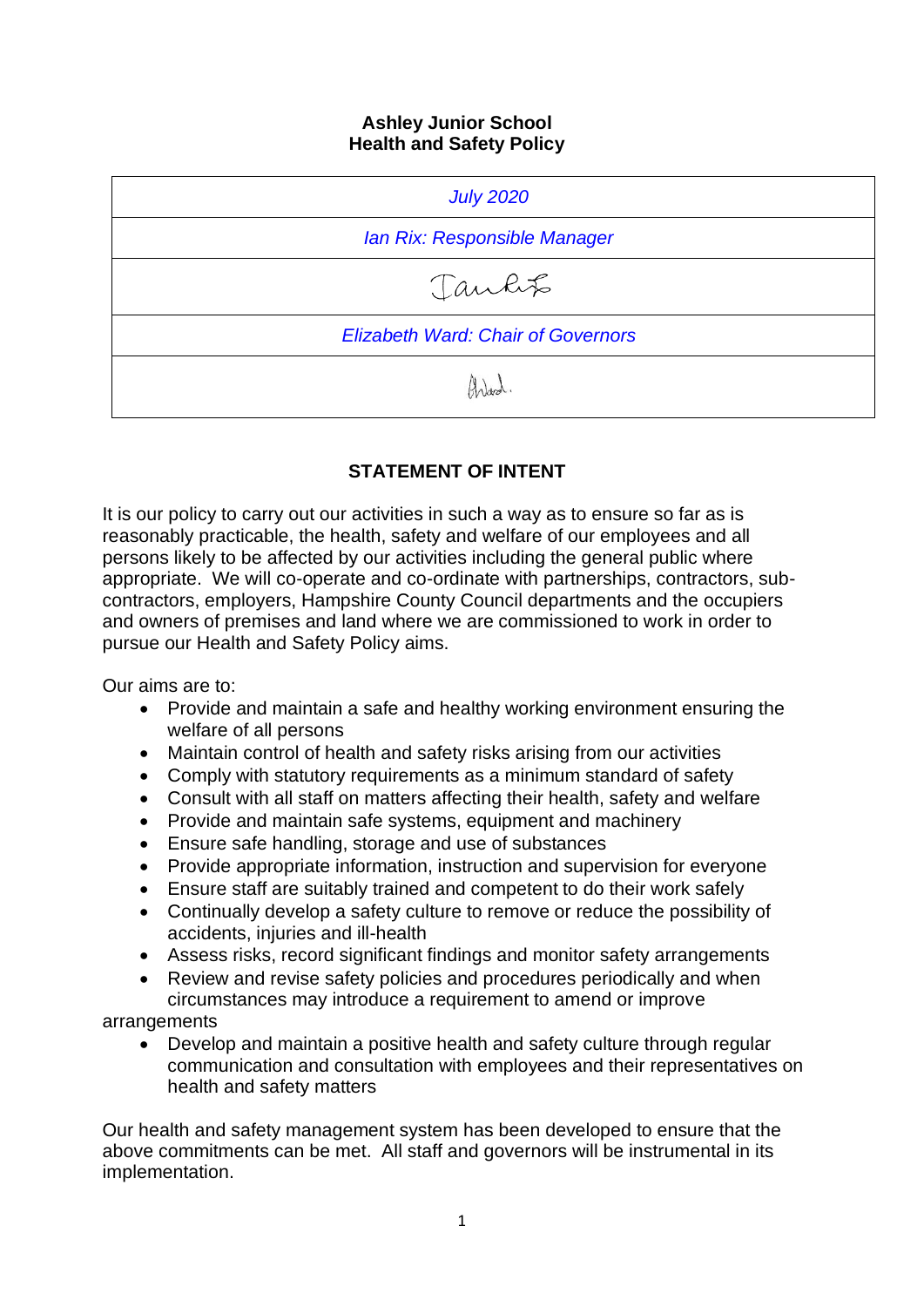# **ORGANISATION**

# **Employer Responsibility**

The overall responsibility for health and safety at Ashley Junior School is held by *the Governing Body* who will:

- Ensure that health and safety has a high profile
- Ensure adequate resources for health and safety are made available
- Consult and advise staff regarding health and safety requirements & arrangements
- Periodically monitor and review local health and safety arrangements

# **Responsible Manager**

The responsible manager for the premises is *the Headteacher,* who will act to:

- Develop a safety culture throughout the school
- Consult staff and provide information, training and instruction so that staff are able to perform their various tasks safely and effectively
- Assess and control risk on the premises as part of everyday management
- Ensure a safe and healthy environment and provide suitable welfare facilities
- Make operational decisions regarding health and safety
- Ensure periodic safety tours and inspections are carried out
- Ensure significant hazards are assessed and risks are managed to prevent harm
	- Ensure staff are aware of their health and safety responsibilities
	- Periodically update governing bodies/partnerships as appropriate

• Produce, monitor and periodically review all local safety policies and procedures

# **All Staff (including volunteers)**

All staff have a statutory obligation to co-operate with the requirements of this policy and to take care of their own health and safety and that of others affected by their activities by:

- Supporting the school health and safety arrangements
- Ensuring their own work area remains safe at all times
- Not interfering with health and safety arrangements or misusing equipment
- Complying with all safety procedures, whether written or verbally advised, for

their own protection and the protection of those who may be affected by their actions

• Reporting safety concerns to their staff representative or other appropriate person

• Reporting any incident that has led, or could have led to damage or injury

• Assisting in investigations due to accidents, dangerous occurrences or nearmisses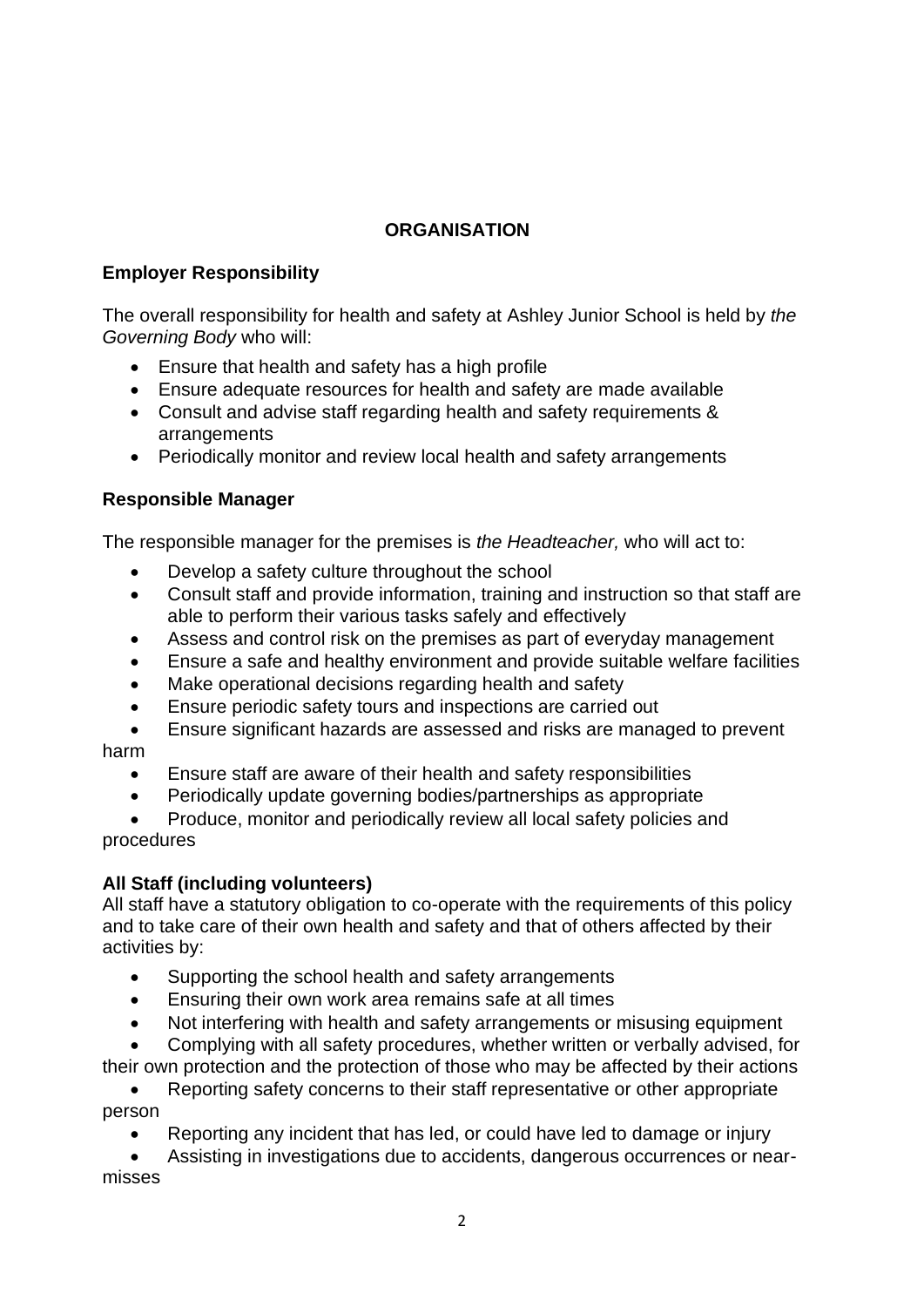• Not acting or omitting to act in any way that may cause harm or ill-health to others

# **Caretaker**

The Caretaker is responsible for undertaking a wide range of typical health and safety related duties on behalf of, and under the direction of the responsible manager. He is to work within the parameters of any provided training and in accordance with risk assessments and the on-site safe working practices. He is to work within their level of competence and seek appropriate guidance and direction from the Headteacher and/or the Children's Services Health & Safety Team as required.

# **On-Site Health & Safety Co-ordinator/Officer**

The on-site health & safety officer/co-ordinator to the school will manage, advise and co-ordinate local safety matters on behalf of, and under the direction of the responsible manager. He/she is to work within their level of competence and seek appropriate guidance and direction from the responsible manager/headteacher and/or the Children's Services Health & Safety Team as required.

# **All Teachers & Supervisors**

The responsibility of applying local safety procedures on a day-to-day basis rests with the teachers and supervisors. Where any new process or operation is introduced in the area of their responsibility, they are to liaise appropriately so that the associated risks are assessed and any precautions deemed necessary are implemented. They are to ensure that all new members of staff under their control are instructed in their own individual responsibilities with regards to health and safety, and they will appropriately monitor those new staff. They are to make periodic inspections of their areas of responsibility, taking prompt remedial action where necessary to control risk.

# **Health & Safety Committee**

The purpose of the safety committee is to assist in the assessment of health and safety related matters and provide appropriate support to the responsible manager/headteacher. The safety committee is to periodically meet to monitor and discuss on-site health and safety performance, and recommend any actions necessary should this performance appear or prove to be unsatisfactory. Safety committee staff will be kept informed of all changes in practices and procedures, new guidance, accidents, incidents and risk related matters.

The safety committee consists of:

- Up to 3 x governors
- Caretaker
- Headteacher

and they meet at least termly.

# **Fire Safety Co-ordinator**

The Caretaker is the fire safety co-ordinator who is the competent person for fire safety on the premises and acts on behalf of the responsible manager. He/she is to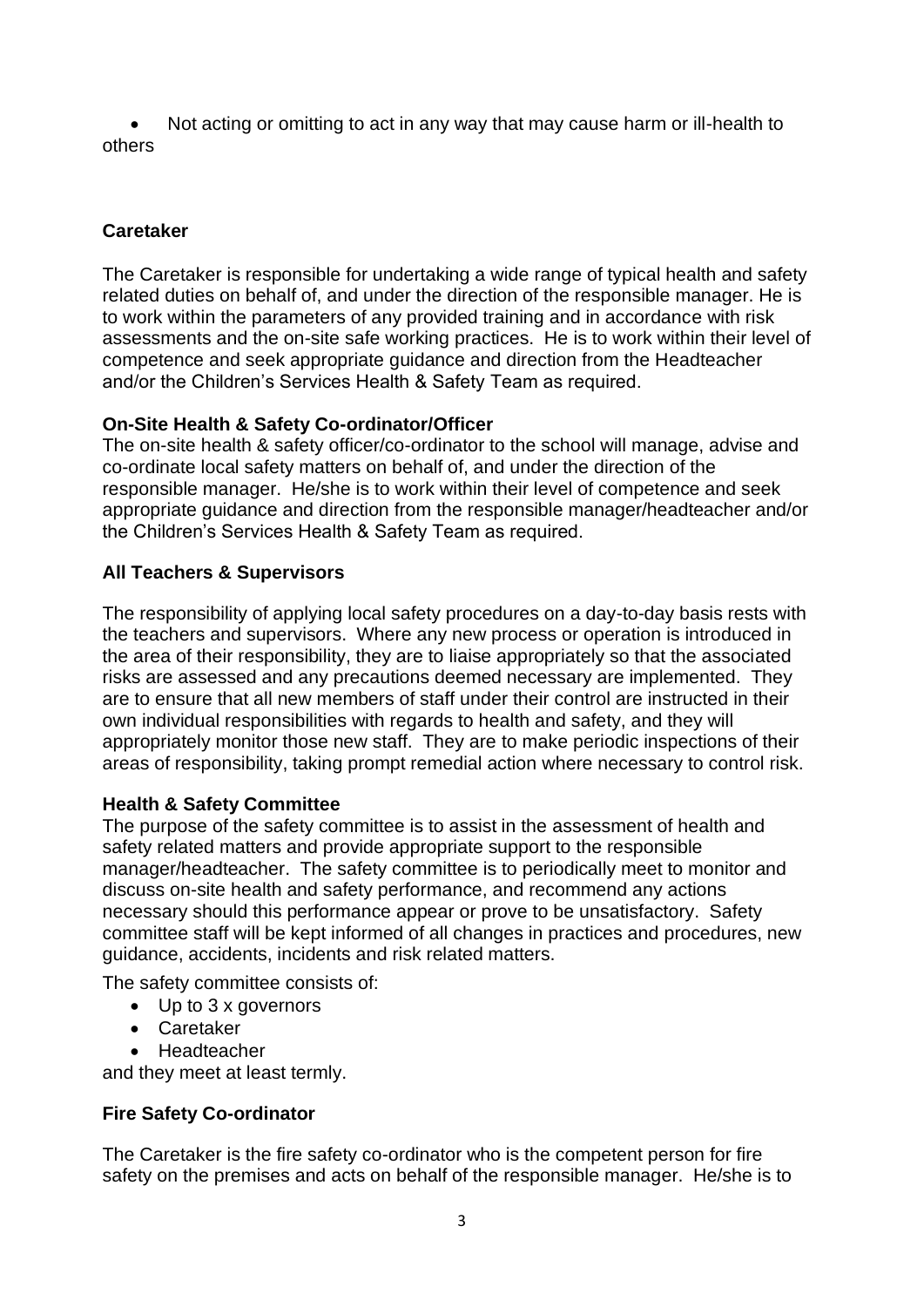attend the fire safety co-ordinator training course and refresh this training every three years. The fire safety co-ordinator is responsible for the local management and completion of day-to-day fire safety related duties and upkeep of the fire safety manual.

The fire safety co-ordinator is to work within their level of competence and seek appropriate guidance and direction from the responsible manager/headteacher and/or the Children's Services Health & Safety Team as required.

## **Legionella Competent Person**

The Caretaker is the nominated competent person for Legionella on the premises and acts on behalf of the responsible manager/headteacher to provide the necessary competence to enable Legionella to be managed safely. He/she is to annually complete the Legionella e-learning course and all training records are to be retained.

The Legionella competent person will ensure that all periodic and exceptional recording, flushing, cleaning and general Legionella management tasks are correctly completed and recorded in accordance with departmental and corporate requirements. He/she will advise the responsible manager/headteacher of any condition or situation relating to Legionella which may affect the safety of any premises users. He/she is to work within their level of competence and seek appropriate guidance and direction from the responsible manager/headteacher and/or the Children's Services Health & Safety Team as required.

## **Asbestos Nominated Responsible Person**

The Caretaker is the nominated responsible person for asbestos on the premises and acts on behalf of the responsible manager/headteacher to provide the necessary competence to enable asbestos to be managed safely in accordance with the Corporate Procedure.

The asbestos competent person will ensure that all staff have a reasonable awareness of asbestos management and dangers. He/she is to ensure that the appropriate staff are competent in the use of the asbestos register and that asbestos is managed in accordance with departmental and corporate requirements. He/she will advise the responsible manager/headteacher of any condition or situation relating to asbestos which may affect the safety of any premises users. He/she is to work within their level of competence and seek appropriate guidance and direction from the responsible manager/headteacher and/or the Children's Services Health & Safety Team as required.

### **Accident Investigator**

The on-site trained accident investigator is the Caretaker who will lead on all accident investigations in accordance with departmental and corporate procedures.

# **ARRANGEMENTS**

The following arrangements for health and safety have been developed in accordance with the Management of Health and Safety at Work Regulations 1999. These arrangements set out all the health and safety provisions for Ashley Junior School and are to be used alongside other current school policies.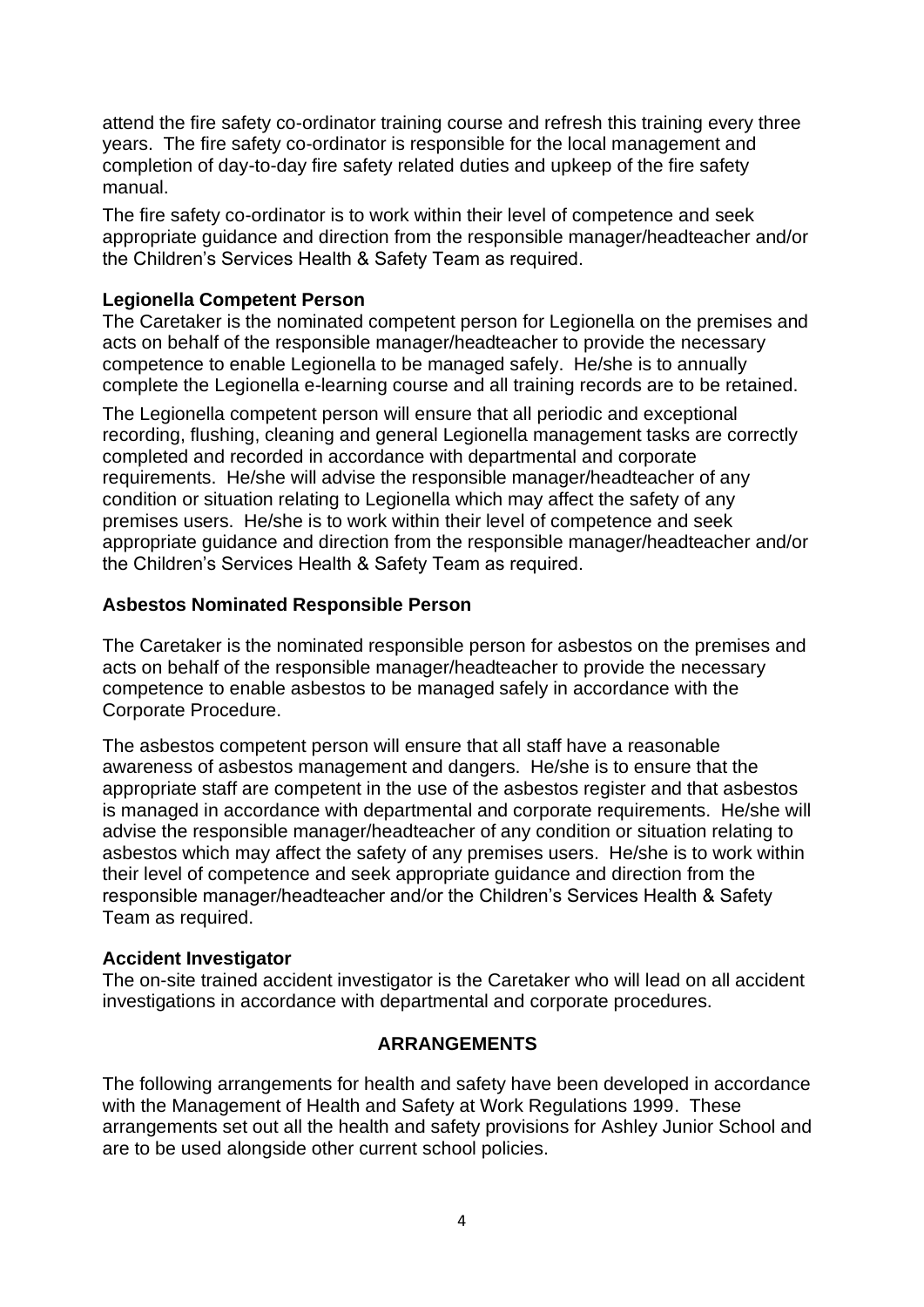In carrying out their normal functions, it is the duty of all managers and staff to act and do everything possible to prevent injury and ill-health to others. This will be achieved in so far as is reasonably practicable, by the implementation of these arrangements and procedures.

### **Accident/Incident Reporting & Investigation**

The on-site management, reporting and investigation of accidents, incidents and near misses is carried out in accordance with the corporate policy requirements.

Any accident, incident or injury involving staff, visitors, contractors, and the more serious accidents/incidents to children are to be reported and recorded in the Accident Book that is located in the School Office.

The person reporting the incident and the manager will meet to discuss the accident. An investigation will then be carried out. The purpose and intended outcome of the investigation is to identify the immediate and underlying causes of the accident so as to be able to implement appropriate measures to prevent reoccurrence.

Minor accidents to pupils are to be recorded in the Accident Book located in the School Office.

The more serious accidents that are notifiable to the Health & Safety Executive (HSE) will be notified to the Children's Services Health & Safety Team for them to report. A copy of the form will then be created by CSHST and sent to the HSE.

The responsible manager/headteacher will ensure that the governing body is appropriately informed of all incidents of a serious nature. All accident/incident reports will be monitored by the Safety Committee for trend analysis in order that repetitive causal factors may be identified to prevent reoccurrences.

Premises hirers and community/extended service/third party users must report all incidents related to unsafe premises or equipment to the Caretaker, who will appropriately report and investigate each incident. Incidents related to the user's own organised activities are to be reported by them in line with their own reporting procedures.

### **Asbestos Management**

Asbestos management on site is controlled by the Nominated Responsible Person. The asbestos register as issued by the Asbestos Team is located in the Caretaker's Office and is to be shown to all contractors who may need to carry out work on site. Contractors must sign the register as evidence of sighting prior to being permitted to commence any work on site.

The Responsible Manager and the Nominated Responsible Person must complete the asbestos checklist relevant to their role (one for each role) when they are appointed. Copies of these must be retained with the asbestos register.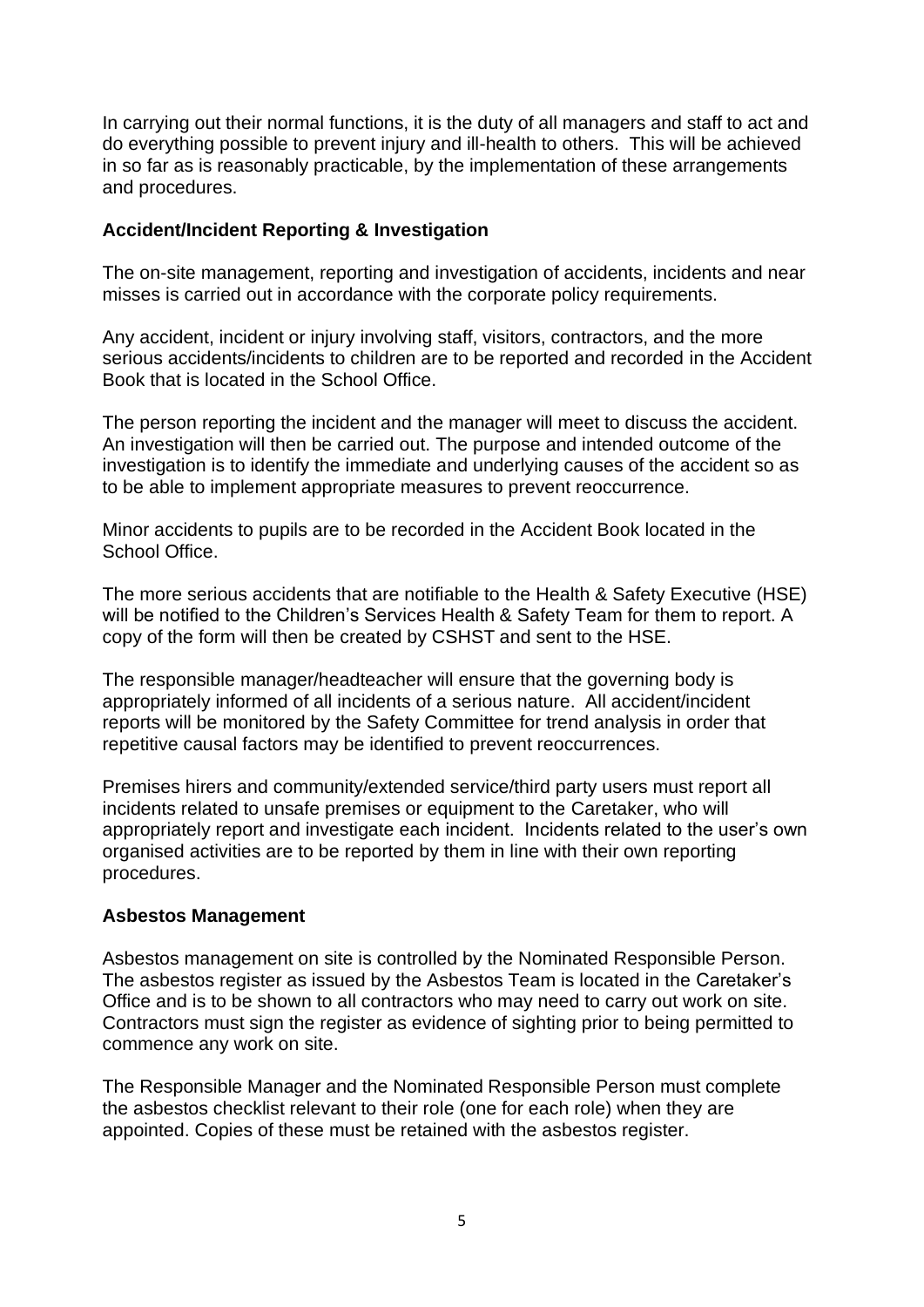Any changes to the premises' structure that may affect the asbestos register information will be notified to the Asbestos Team in order that the asbestos register may be updated accordingly.

Under no circumstances must staff drill or affix anything to walls that may disturb materials without first checking the register and/or obtaining approval from the nominated responsible person.

Any damage to any structure that possibly contains asbestos, which is known or identified during inspection, should be immediately reported to the responsible manager/headteacher and/or the asbestos nominated responsible person who will immediately act to cordon off the affected area and contact the Asbestos Team for guidance. Any contractor suspected to be carrying out any unauthorised work on the fabric of the building should be immediately stopped from working and immediately reported to the responsible manager/headteacher and/or asbestos competent person.

# **Community Users/Lettings/Extended Services**

The responsible manager/headteacher will ensure that:

Third parties and other extended service users operate under hire agreements

• A risk assessment for the activity is completed by the third party using RATF-047A or RATF-047B

- The premises is safe for use and is always inspected prior to, and after each use
	- Means of general access and egress are safe for use by all users
	- All provided equipment is safe for use
	- Fire escape routes and transit areas are safe and clear of hazards
	- Hirers/users are formally made aware of fire safety procedures and equipment

### **Contractors on Site**

It is recommended HCC registered contractors are always to be used for contractual work on the premises. Where non-HCC registered contractors may be required or selected for use then appropriate safe selection procedures are to be used to ascertain competence prior to engaging their services. The departmental CSAF-013 Safe Selection of Contractors Checklist is to be used to determine competence of non-HCC contractors who will require adequate risk assessments to demonstrate their safe working practices for specific work being undertaken.

All contractors must report to the School Office where they will be asked to sign the visitors book and asbestos register, and will be given a lanyard before meeting with the Caretaker. All contractors must be issued with the local written contractor induction brief that includes all relevant details of fire safety procedures & local safety arrangements.

Host staff are responsible for monitoring work areas and providing appropriate supervision, more so where the contractor's work may directly affect staff and pupils on the premises.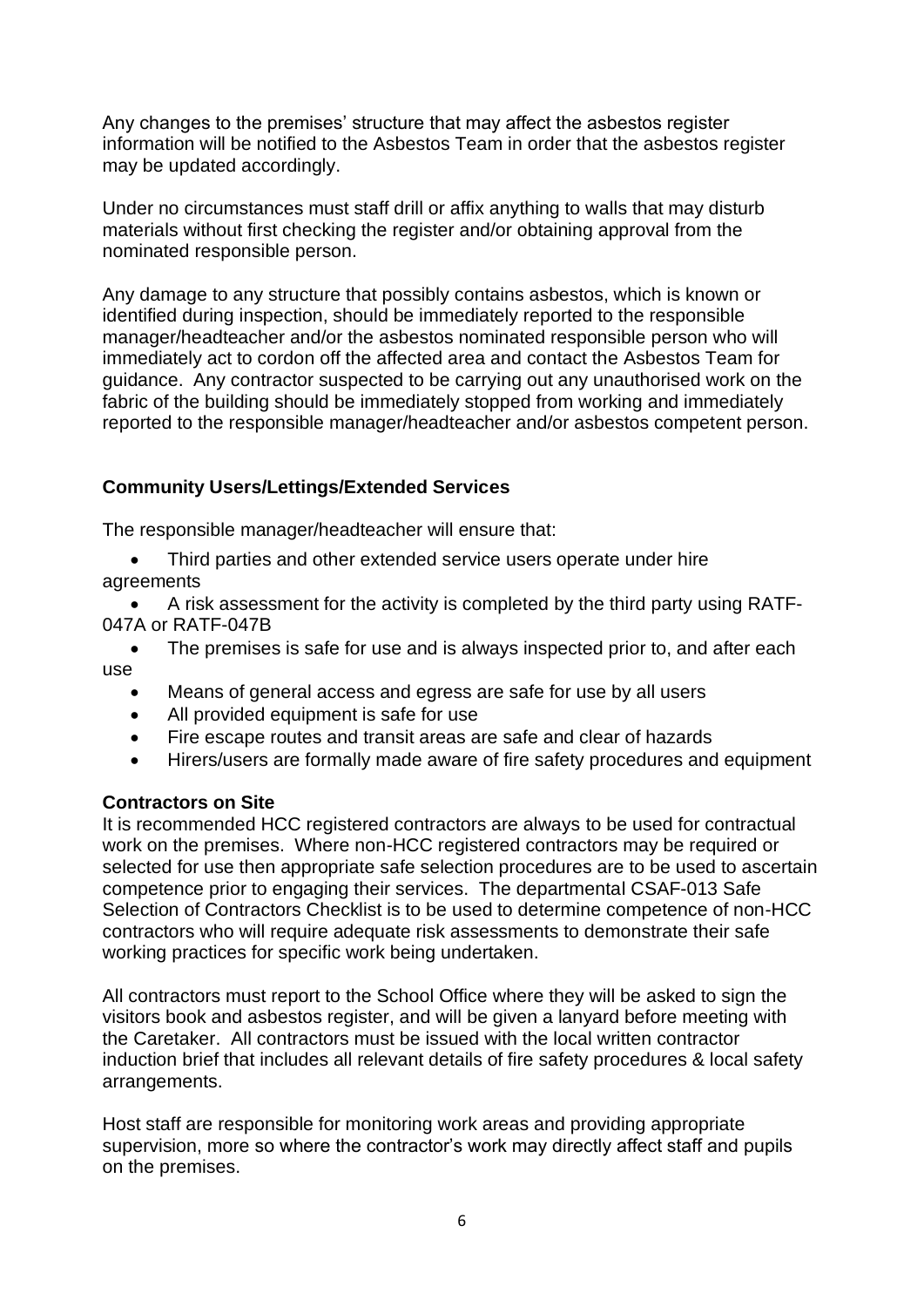# **Curriculum Activities**

All safety management and risk assessments for curriculum based activities will be carried out under the control of the relevant teachers using the appropriate codes of practice and safe working procedural guidance for Design & Technology, Science, Music, Physical Education & Sport, Art, Swimming and Drama as issued by CLEAPSS, HIAS and Hampshire County Council. Teachers will be responsible for local risk management and ensuring that maintenance of equipment and premises in their areas of the curriculum are managed safely following the appropriate guidance.

# **Display Screen Equipment**

All users must complete the *display screen equipment e-learning course* every year without exception. All users must carry out periodic workstation assessments using CSAF-001 Workstation Assessment Form. Workstation assessments will be actioned as necessary by line managers and routinely reviewed at intervals not exceeding three years.

## **Electrical Equipment**

The responsible manager/headteacher will ensure that:

- Only authorised and competent persons are permitted to install or repair equipment
- Where 13-amp sockets are in use, only one plug per socket is permitted
- Equipment is not to be used if found to be defective in any way
- Defective equipment is to be reported & immediately taken out of use until repaired
- All portable electrical equipment will be inspected/tested annually
- Equipment testing/inspection can only be carried out by a competent person.
- Private electrical equipment is not to be brought onto the premises or used unless its use is approved by management and it has been tested
- New equipment must be advised to the responsible manager/headteacher in order that it can be added to future PAT testing schedules

Any defective or suspected defective equipment, systems of work, fittings etc must be reported to the Caretaker and attended to as soon as possible.

### **Emergency Procedures**

General emergency evacuation for non-fire related emergencies is to be carried out in accordance with the school emergency evacuation plan. The school has a fire emergency plan for fire related emergencies and an emergency evacuation plan for all non-fire emergencies.

All staff will receive a brief and/or a copy of the emergency evacuation plan at induction, and they will be periodically provided with updated information as the emergency evacuation plan is routinely reviewed and amendments are introduced.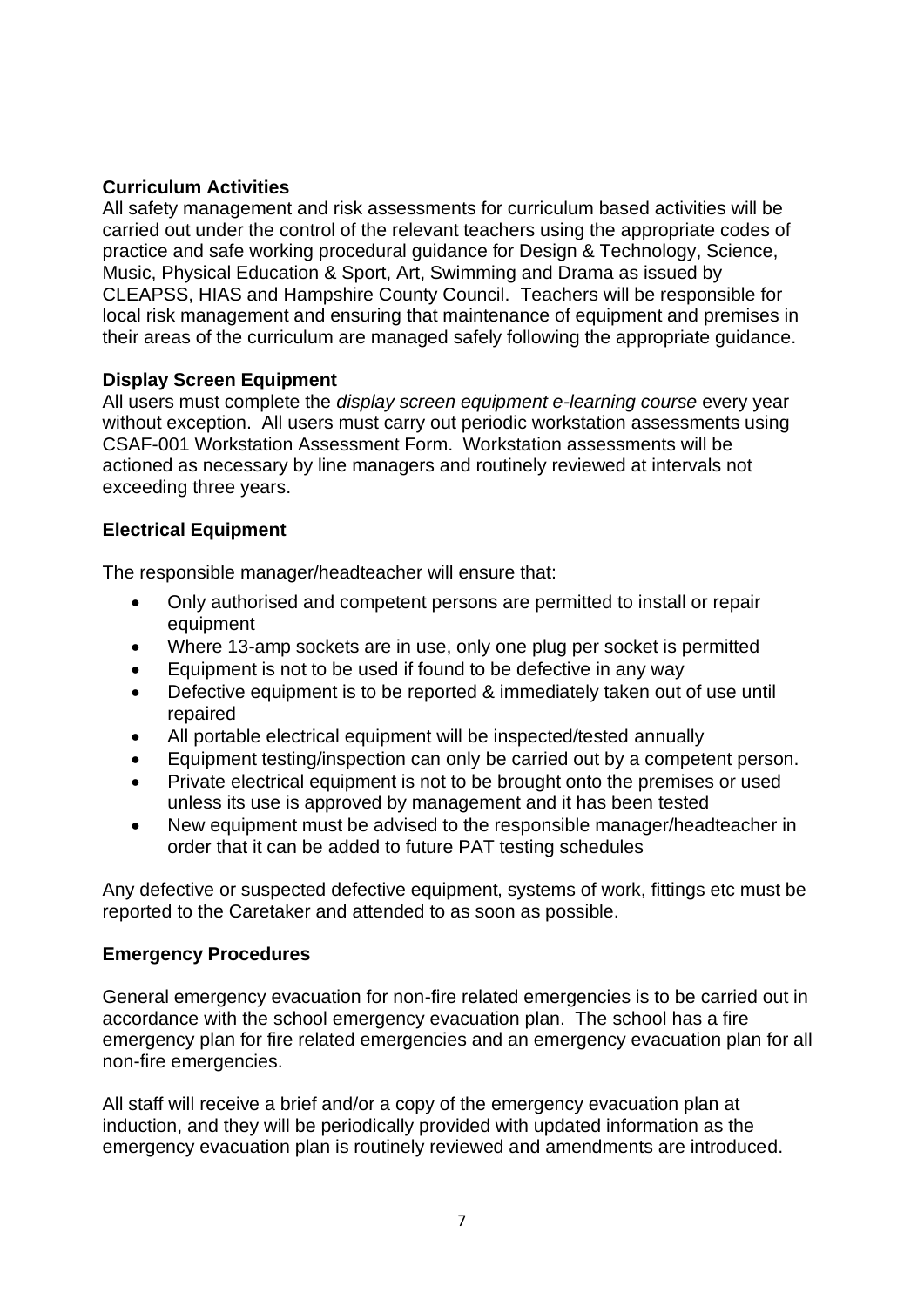Personal Emergency Evacuation Plans are to be completed, provided and exercised for any vulnerable persons to be able to ensure safe, assisted evacuation in the event of an emergency incident.

# **Fire Safety**

Arrangements regarding fire safety are set out in the Fire Safety Manual. The fire safety coordinator is the competent person for fire safety on the premises and is the immediate point of contact for all fire safety related enquiries on site.

The responsible manager/headteacher will ensure through the fire safety co-ordinator that:

- All staff complete the mandatory *fire safety induction e-learning course* every year
- Fire safety procedures are readily available for all staff to read
- Fire safety information is provided to all staff at induction and periodically thereafter
- Fire safety notices are posted in the key areas of the building close to the fire points
- Evacuation routes and assembly points are clearly identified
- Staff are aware of their own responsibilities for knowing the location of fire points and fire exits. They should also know the location of the assembly point in the event of fire
- All staff are familiar with the flammable potential of materials and substances that they use and exercise maximum care in their use, especially with those marked *flammable*
- Fire evacuation procedures, fire safety training and fire alarm testing are carried out in accordance with corporate guidance and the premises fire safety manual
- The fire risk assessment is reviewed annually by the fire safety co-ordinator and amended as new hazards or required amendments are identified

# **First Aid**

Arrangements regarding first aid provision are set out in the First Aid Policy. The names and locations of the first aid trained staff on site are listed in the first aid policy and also clearly signposted around the school.

First aid is never to be administered by anyone except first aid trained staff with indate training certification, operating within the parameters of their training.

# **General Equipment**

All general equipment requiring statutory inspection and/or testing on site *(eg. boilers, hoists, lifting equipment, local exhaust ventilation, PE equipment, climbing apparatus)* will be inspected by appropriate competent contractors as provided by the term contractor under PBRS arrangements, or as locally arranged.

Equipment is not to be used if found to be defective in any way. Defective equipment is to be reported and immediately taken out of use until repairs can be carried out.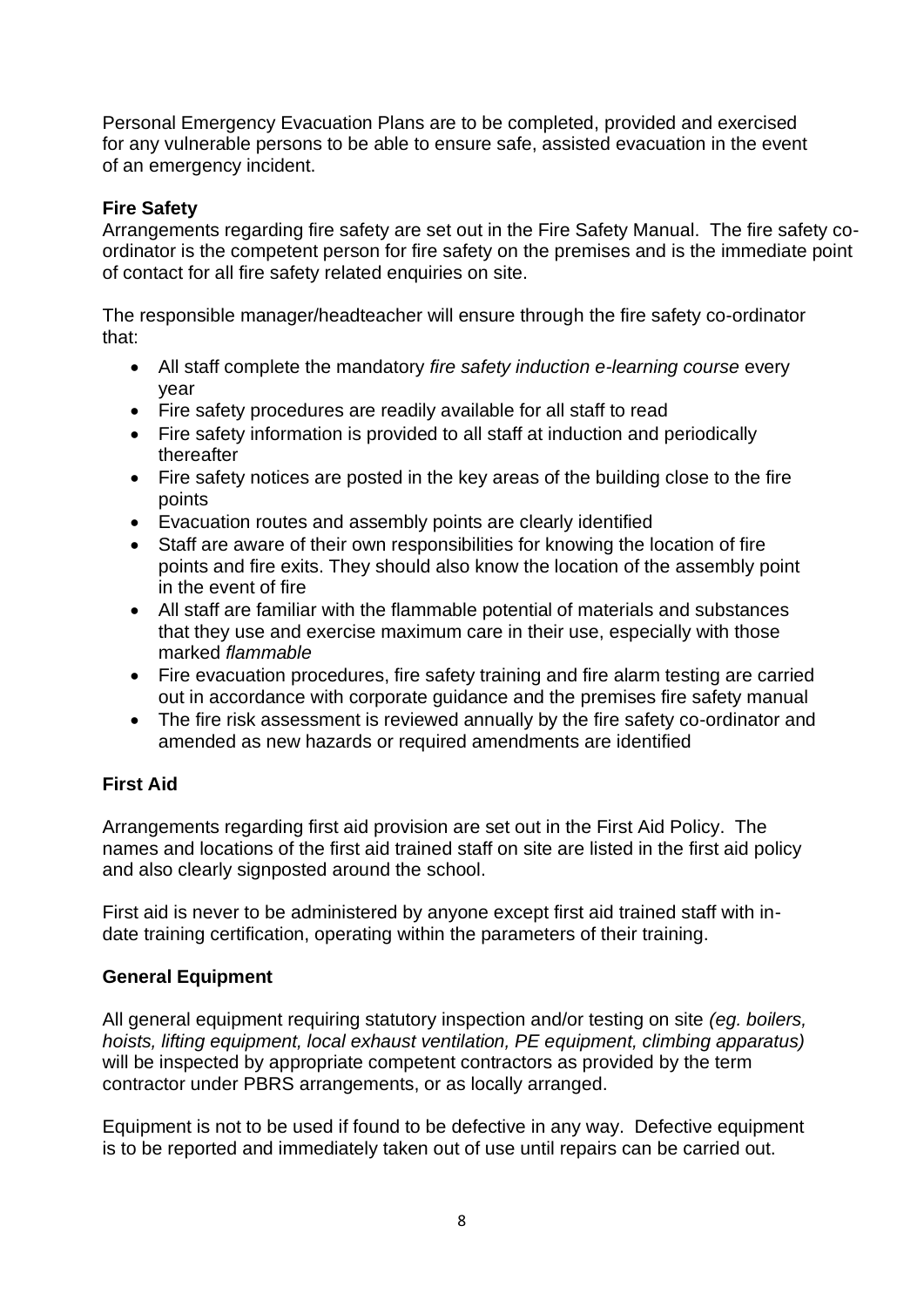## **Good Housekeeping**

Tidiness, cleanliness and efficiency are essential factors in the promotion of good health and safety. The following conditions are to be adhered to at all times:

- All corridors and passageways are kept free from obstruction
- Shelves in storerooms and cupboards are stacked neatly and not overloaded
- Floors are kept clean and dry, and free from slip and trip hazards
- Emergency exits and fire doors are not obstructed in any way
- Supplies are stored safely in their correct locations
- Rubbish and litter are cleaned and removed at the end of each working day
- Poor housekeeping or hygiene conditions are immediately reported

### **Hazardous Substances**

Hazardous substances, materials, chemicals and cleaning liquids are not permitted to be used or brought into use on site unless a documented COSHH assessment has been undertaken by the trained COSHH assessor, and the product has been approved for safe use on site by the responsible manager/headteacher. The premises COSHH assessor acting on behalf of the responsible manager/headteacher is the Caretaker.

When using a harmful substance, whether it is a material, cleaning fluid or chemical substance, staff must ensure that adequate precautions are taken to prevent ill-health in accordance with the COSHH assessment completed for that hazardous substance. Staff must never attempt to use a harmful substance unless adequately trained to do so, and then only when using the safe working practices and protective equipment identified in the COSHH assessment.

All hazardous substances are to be stored in the secure and signed storage when not in use which is the Cleaner's cupboards for this premises. This is to remain locked at all times.

### **Inspections and Monitoring**

Daily monitoring of the premises, through working routines and staff awareness, is expected to identify general safety concerns and issues which should be immediately recorded in the premises defect book and reported to the Caretaker*..*

Routine documented inspections of the premises will be carried out every *half term* in accordance with the premises monthly inspection schedule. Inspection findings are to be recorded on the locally adapted CSAF-005/CSAF-010(A/B/C) Premises Safety Inspection Checklist.

Defects identified during these routine documented inspections are to be immediately reported to the Caretaker and recorded in the defect book. Any identified high level risks or safety management concerns are to be actioned at the Safety Committee and Resources Committee.

It is the schools responsibility that the termly H&S web monitoring form is completed by the Responsible Manager/Headteacher. This monitoring form will focus on different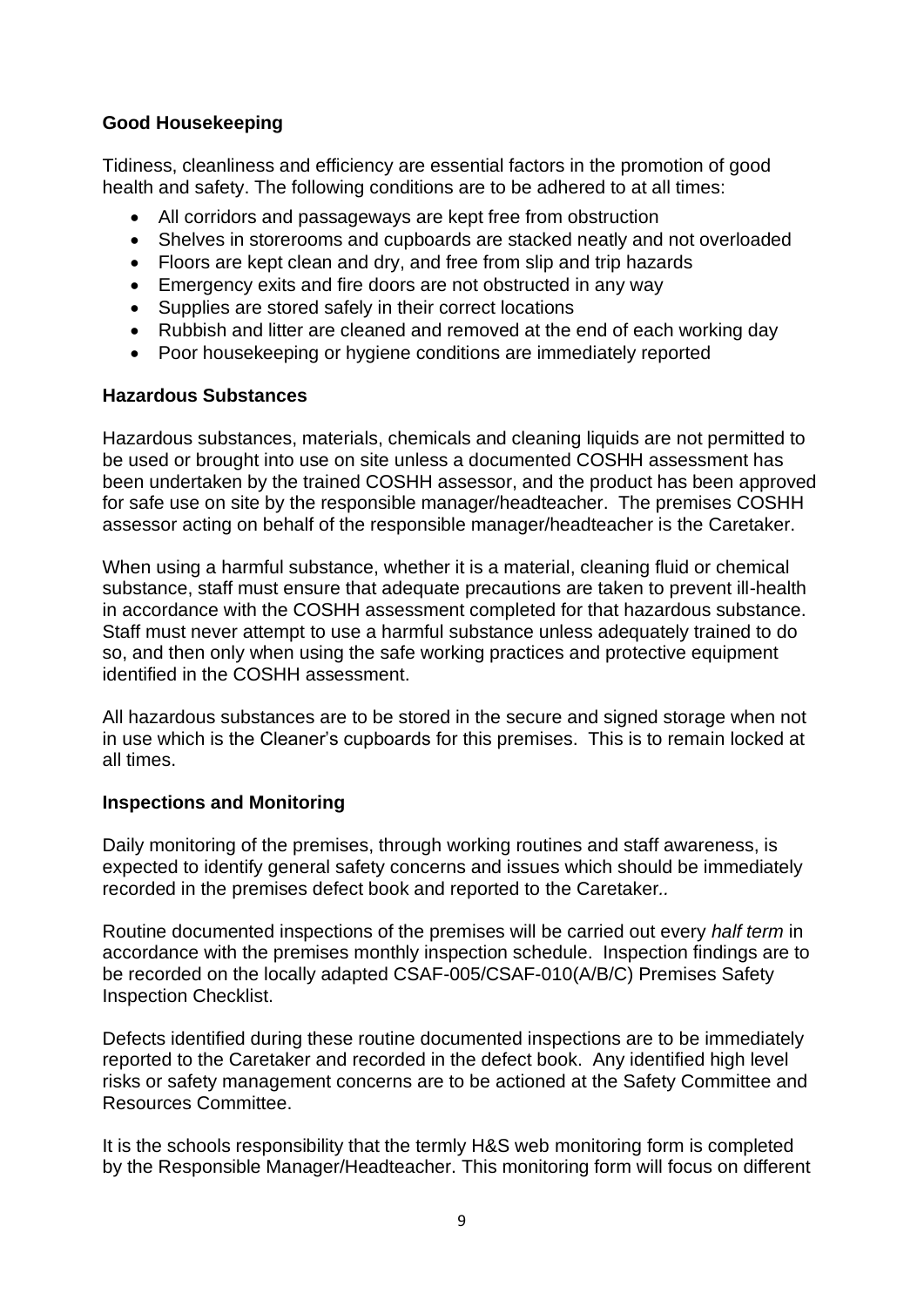areas each term and is an integral part of the School and CSHST monitoring programmes.

# **Kitchens**

The main kitchen area is only to be used by authorised staff in accordance with the identified safe working procedures. Authority and procedures for local management of the main kitchen is managed by HC3S. Any persons not normally authorised but wishing to enter the kitchen area must gain approval prior to entry and must strictly adhere to the kitchen safe working practices.

Safe working procedures and authorised access for other kitchen areas, canteens, food preparation areas are managed through completion of the appropriate e-learning training.

# **Legionella Management**

Legionella management on site is controlled by the Legionella competent person who will manage and undertake all procedures regarding Legionella in accordance with Hampshire County Council policy and guidance. Records of all related training, flushing, temperature monitoring, cleaning and defects are to be retained for auditing purposes.

# **Lone Working**

Lone working increases the risks to the individual and as such needs to be kept to a minimum (both in terms of the frequency of lone working and the time spent undertaking the activity). To further reduce the risks lone workers should not undertake hazardous tasks whilst working alone, e.g.:

- Working at Height
- Using hazardous equipment/tools (i.e. hedge trimmers)

When lone working is undertaken it must only take place:

- With the Responsible Manager/Headteacher's approval
- And be in accordance with the Corporate Lone Working Procedure where staff have been appropriately categorised and control measures have been identified and put into place.

The lone working arrangements for staff who may undertake lone working on this site are outlined in the 'Lone Working Policy'.

# **Minibuses**

The Caretaker is responsible for the operation and maintenance of minibuses in accordance with requirements set out in the HCC corporate Minibus Policy. All minibus drivers must have completed MIDAS training prior to being permitted to drive minibuses.

# **Moving and Handling**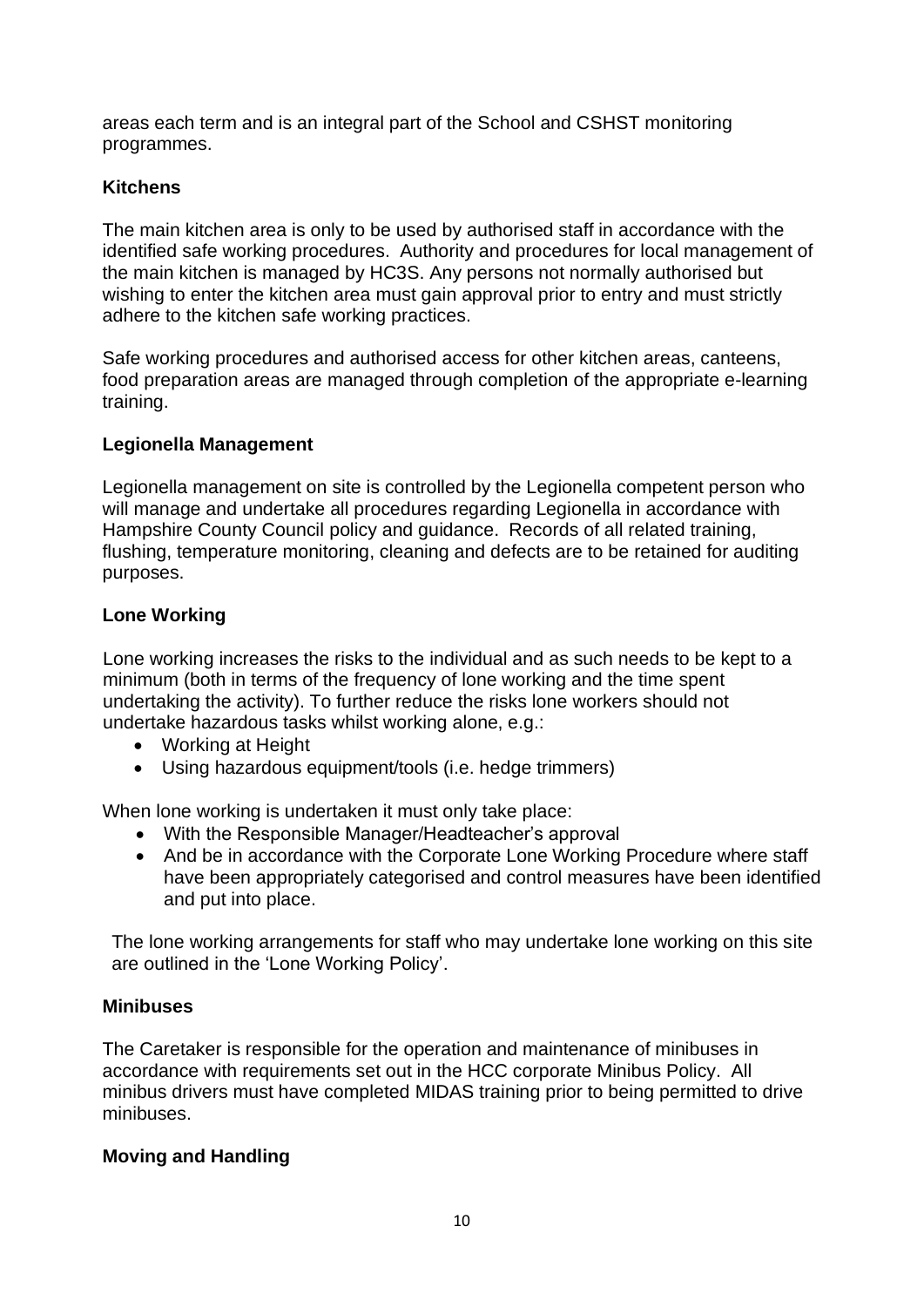All staff must complete the *moving and handling e-learning course* every year without exception. Staff are not permitted to regularly handle or move unreasonably heavy or awkward items, equipment or children unless they have attended specific moving and handling training and/or have been provided with mechanical aids in order to work safely.

Any significant moving and handling tasks are to be specifically risk assessed in order that training requirements and mechanical aids can be accurately determined to ensure that the task is carried out safely. The caretaker is expected to undertake regular physical work which would typically include significant moving and handling, so therefore he/she must attend a formal moving and handling course specific to the work requirements.

# **Off-site Activities**

Arrangements regarding off-site activities are managed in accordance with the Outdoor Education Service's procedures and guidance.

# **Physical Intervention**

Arrangements regarding physical intervention are set out in the Restrictive Physical Intervention Policy.

# **Provision of Information**

The responsible manager/headteacher will ensure that information systems are established so that staff are periodically provided with information regarding safety arrangements on the premises. These systems are:

- Staff meetings and minutes
- Signed receipt of information
- Email distribution

Local health and safety advice is available from the Headteacher and the Children's Services Health & Safety Team can provide both general and specialist advice.

The *Health and Safety Law* poster is displayed *in the staff room and the Caretaker's office.*

### **Risk Assessment**

General risk assessment management will be co-ordinated by the Headteacher in accordance with guidance contained in the Children's Services Safety Guidance Procedure SGP 01-07.

Risk assessments must be undertaken for all areas where a significant risk is identified or a possibility of such risk exists.

The trained risk assessor on site, who is the Headteacher, will oversee the correct completion of risk assessments as appropriate. Risk assessments will be carried out by those staff with the appropriate knowledge and understanding in each area of work.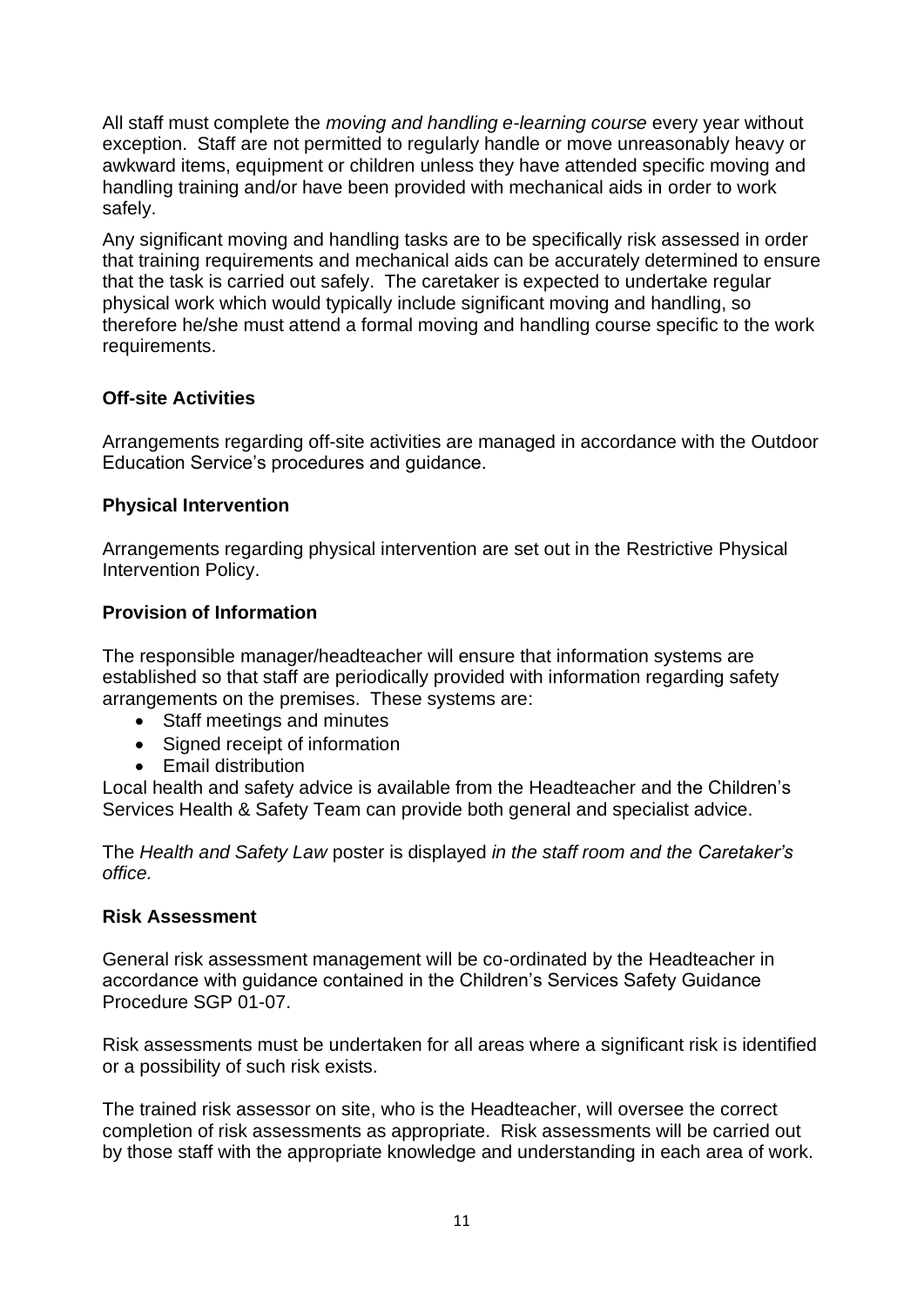All risk assessments and associated control measures are to be approved by the responsible manager/headteacher or their delegated member of staff prior to implementation.

Completed risk assessments are listed in the Risk Register and will be reviewed periodically in accordance with each risk assessment's review date as listed for review in the premises bring-up diary system.

## **Security**

Arrangements regarding security are based on the premises security risk assessment and are set out in the on-site security policy & procedures which include emergency unlock routines.

## **Smoking & Vaping**

Smoking and vaping is not permitted on the premises.

### **Stress & Wellbeing**

*Ashley Junior School* is committed to promoting high levels of health and wellbeing and recognises the importance of identifying & reducing workplace stressors. Stress management through risk assessment and appropriate consultation with staff will be periodically reviewed and acted upon in accordance with the Children's Services' and Health & Safety Executive's Management Standards, guidance and requirements.

On-site arrangements to monitor, consult and reduce stress situations are:

- Open door policy from SLT
- Managing Stress E-learning course
- Return to work interviews

### **Traffic Management**

Arrangements regarding on-site traffic safety are based on the premises traffic risk assessment and are set out in the on-site traffic policy and procedures.

# **Training**

Health and safety induction training will be provided and recorded for all new staff/volunteers in accordance with CSAF-017 New Staff Health & Safety Induction Checklist.

The responsible manager/headteacher is responsible for ensuring that all staff/volunteers are provided with adequate information, instruction and training regarding their safety at work. A training needs analysis will be carried out from which a comprehensive health and safety training plan will be developed and maintained to ensure health and safety training is effectively managed for all staff who require it.

All staff will be provided with the following as a minimum training provision: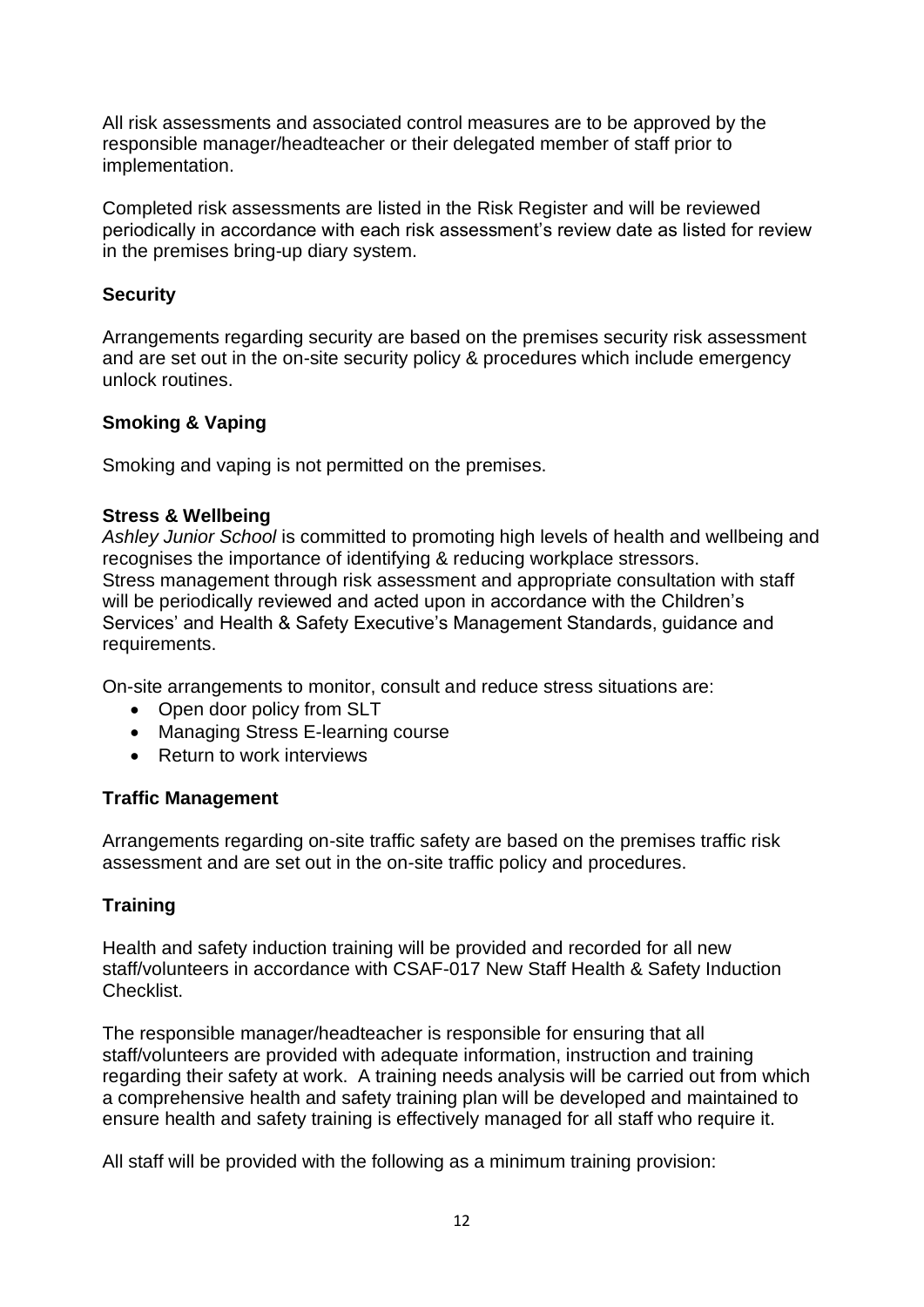- Induction training regarding all the requirements of this health and safety policy
- Appropriate local training regarding risk assessments and safe working practices
- Updated training and information following any significant health and safety change
- Specific training commensurate to their own role and activities
- Periodic refresher training that will not exceed three yearly intervals
- Appropriate annual e-learning courses to meet HCC mandatory corporate training requirements

Training records are held by the Administrative Officer who is responsible for coordinating all health and safety training requirements, maintaining the health and safety training plan, and managing the planning of refresher training for all staff.

### **Violent Incidents**

Violent, aggressive, threatening or intimidating behaviour towards staff, whether verbal, written, electronic or physical, will not be tolerated at Ashley Junior School.

Staff must report all such violent and aggressive incidents to ensure that there is an awareness of potential issues and/or injuries, and so as to enable incidents to be appropriately investigated so that reasonable actions may be taken to support those involved and reduce the risk of similar incidents occurring in the future.

Violent incident reporting is completely confidential. Violent and aggressive incidents are to be reported using the incident reporting system.

### **Visitors**

All visitors must initially report to the main reception where they will be provided with the key health, safety and fire safety information to enable them to act appropriately and safely in the event of an incident.

Visitors to the premises will be provided with a lanyard and must sign the visitors book.

# **Vulnerable Persons**

Where there are vulnerable persons (young, pregnant, those with a disability, those with temporary or permanent medical conditions etc) working or visiting the premises, a risk assessment will be completed and appropriate procedures implemented to ensure their health, safety and welfare whilst on site.

### **Work at Height**

Work at height is always to be undertaken in accordance with the Children's Services Safety Guidance Procedure SGP 23-08. At Ashley Junior School general work at height will be undertaken in accordance with the on-site generic risk assessment for work at height which identifies general requirements and safe working practices. Specific or higher risk tasks will be carried out in accordance with a specific risk assessment for that task.

The competent person for work at height on the premises who has attended the Caretaker Support Service Ladder & Stepladder Safety half-day course is the Caretaker and he/she is authorised to: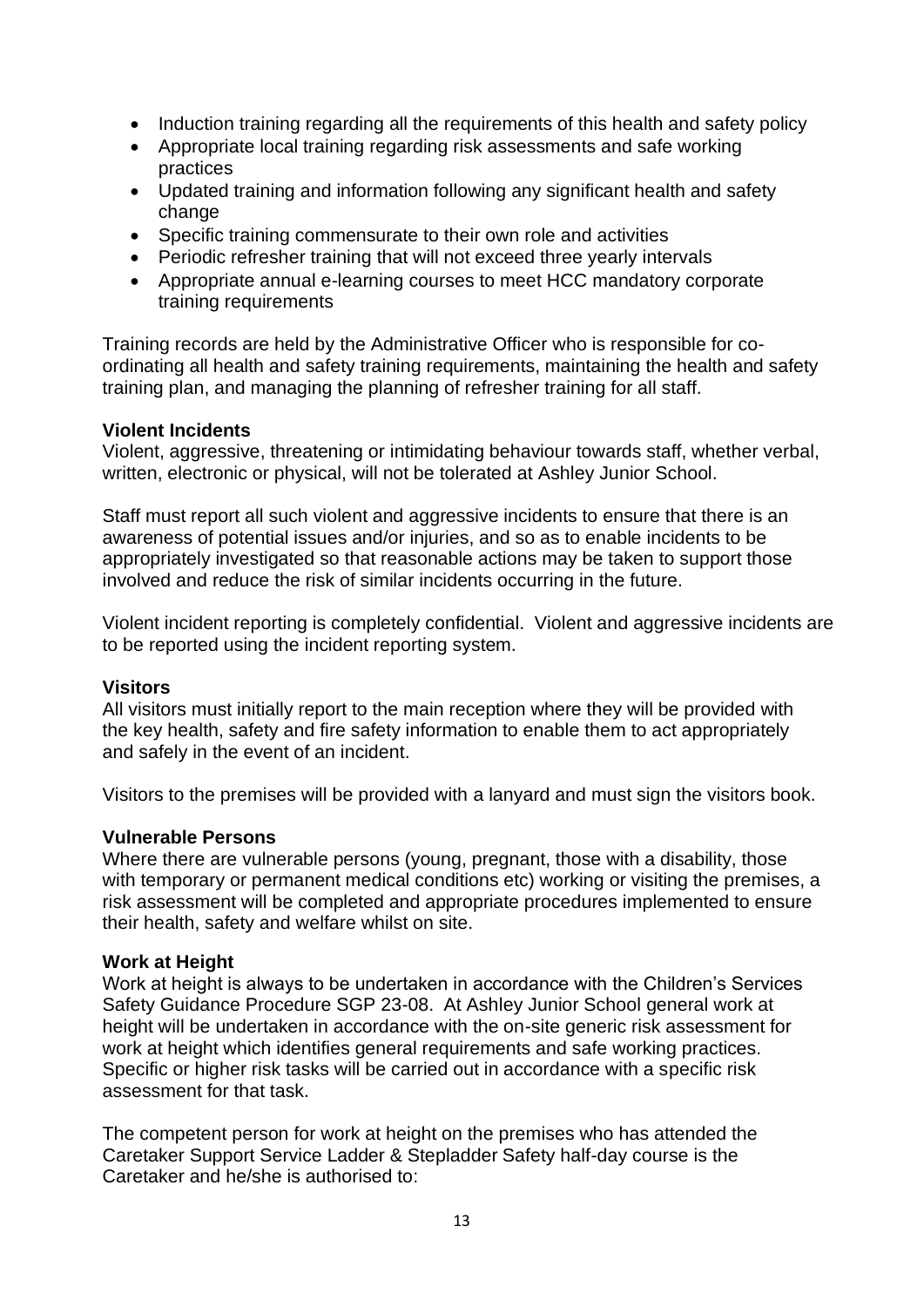- Use steps, stepladders and leaning ladders in accordance with their training
- Provide step stool instructional training briefs to staff in accordance with SGP 23-08
- Provide stepladder and steps training to staff using the Children's Services *Stepladder & Steps Safety* user training presentation
- Carry out periodic inspections of all on-site ladders, stepladders and podium steps
- Remove access equipment from use if defective or considered inappropriate for use

The competent person for work at height and all other staff are not permitted to use any other access equipment for work at height without specific training. This includes the use of scaffolding, mobile towers and mobile elevated work platforms.

Work at height on the premises is only permitted to take place under the following conditions:

- Any work to be carried out at height must be underpinned by a risk assessment
- Access equipment selected for work at height must be as per the risk assessment
- Any staff working at height must be appropriately trained to use the access equipment
- Staff are not to improvise or use alternative access methods of their own choice
- Use of any furniture, including tables and chairs, is forbidden for any work at height
- Staff may only use step stools if they have received a local instructional training brief
- Staff may only use stepladders if they have received training from the ladder and stepladder competent person
- Staff may only use leaning ladders if they have personally attended the Caretaker Support Service Ladder & Stepladder Safety half-day course within every three years
- Any safety concerns about a work at height task must be raised prior to work starting
- Access equipment used on site such as ladders and stepladders must only be that provided and are never to be lent to, or borrowed from third parties or contractors
- Contractors working at height are to be appropriately supervised and must only use their own access equipment

# **APPENDICES**

- A. Supporting Pupils with Medical Conditions
- B. Child Protection Policy
- C. Emergency Evacuation Plan
- D. Fire Safety Manual
- E. First Aid Policy
- F. Physical Intervention Policy
- G. On-Site Security Policy & Procedures
- H. Mini Bus Policy & procedures